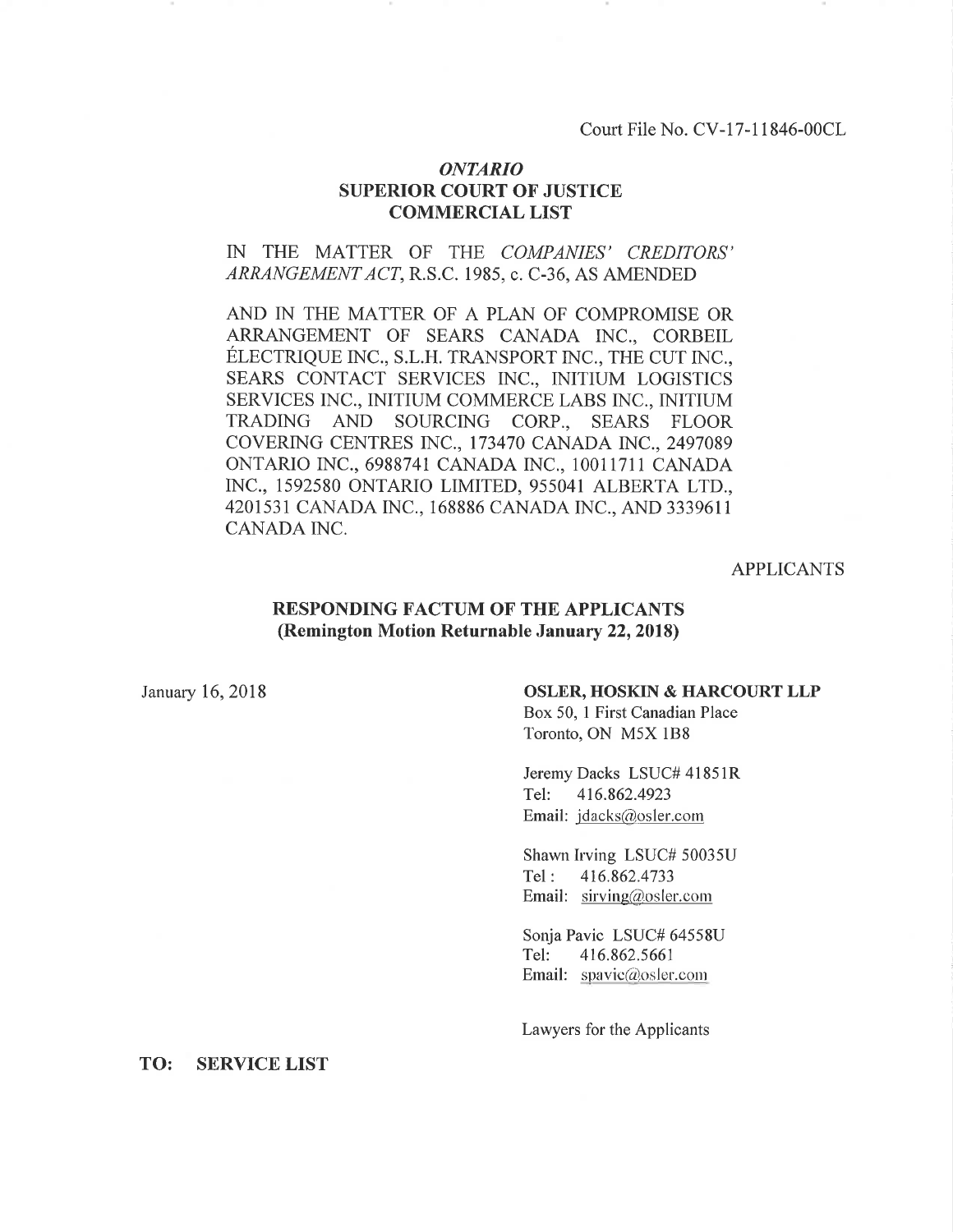Court File No. CV-17-11846-00CL

## ONTARIO SUPERIOR COURT OF JUSTICE COMMERCIAL LIST

IN THE MATTER OF THE COMPANIES' CREDITORS ARRANGEMENT ACT, R.S.C. 1985, c. C-36, AS AMENDED

AND IN THE MATTER OF A PLAN OF COMPROMISE OR ARRANGEMENT OF SEARS CANADA INC., CORBEIL ÉLECTRIQUE INC., S.L.H. TRANSPORT INC., THE CUT INC., SEARS CONTACT SERVICES INC., INITIUM LOGISTICS SERVICES INC., INITIUM COMMERCE LABS [NC., INITIUM TRADING AND SOURCING CORP., SEARS FLOOR COVERING CENTRES INC., 173470 CANADA INC., 2497089 ONTARIO fNC., 6988741 CANADA [NC., 1001I711 CANADA fNC., 1592580 ONTARIO LIMITED, 955041 ALBERTA LTD., 4201531 CANADA INC., 168886 CANADA INC., AND 3339611 CANADA INC.

APPLICANTS

# RESPONDING FACTUM OF THE APPLICANTS (Remington Motion Returnable January 22,2018)

#### PART I - INTRODUCTION

l. This factum is filed by the Applicants in response to the motion brought by Remington Properties Inc. ("Remington"), a former landlord of Sears Canada Inc. ("Sears Canada"), seeking payment of outstanding real property tax amounts attributable to the pre-filing period and the period following the termination of Sears Canada's lease of premises at 70 Glendeer Circle SE in Calgary, Alberta (the "Remington Lease").

2. Remington's motion initially sought directions of the Court regarding whether the full amount of \$191,651.71 invoiced to Sears Canada for 2017 real property taxes should be payable. Remington has since conceded that Sears Canada has paid \$66,159.22, the portion owed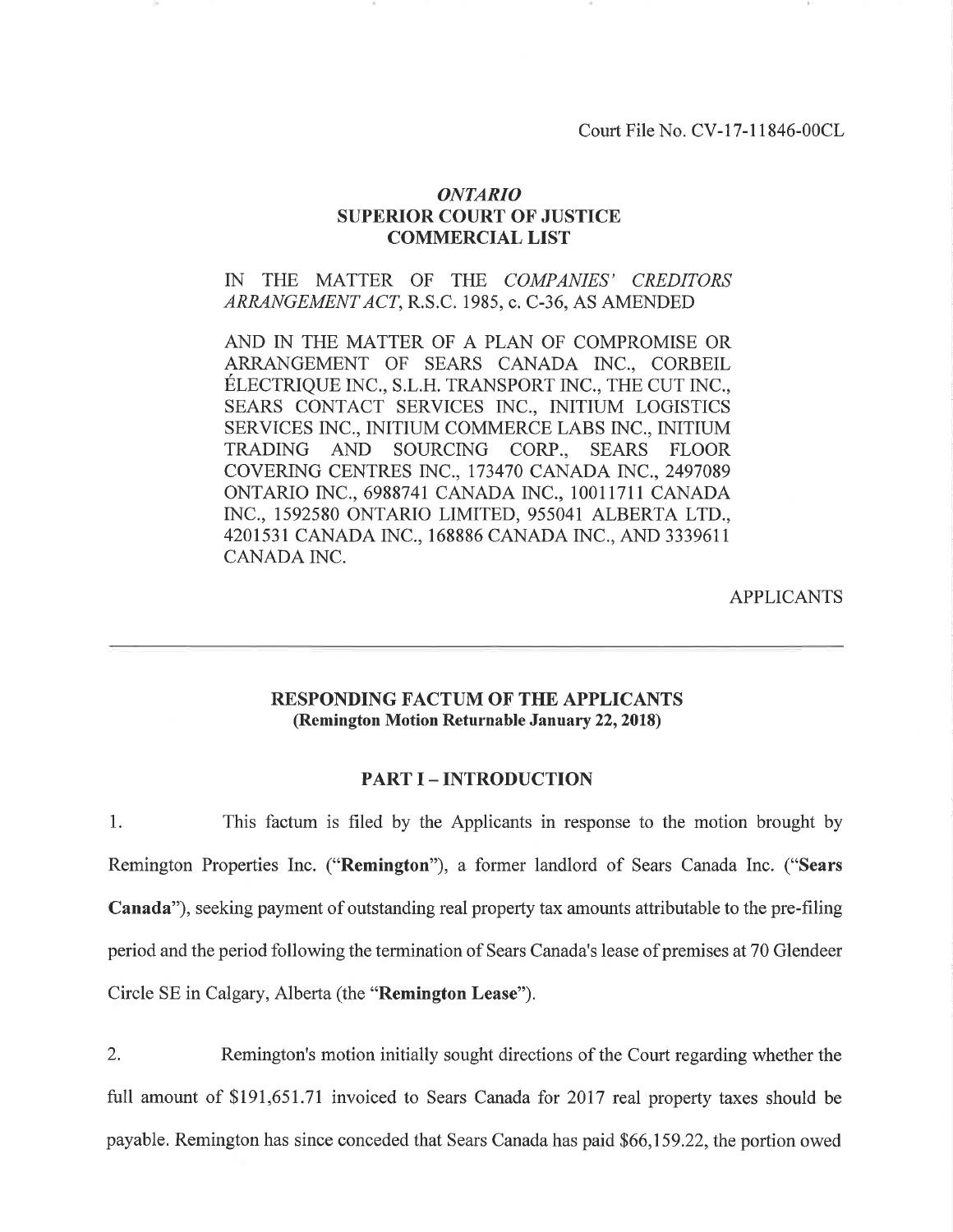for real property taxes from the date of the Initial Order (June 22,2017) to the effective date of the disclaimer of the Remington Lease (October 25, 2017) (the "Post-Filing Tax Amount").<sup>1</sup>

3. The amounts which are therefore the subject of this motion are: (i) the amount attributable to the pre-filing period  $-$  January 1, 2017 to June 21, 2017  $-$  being \$90,312.59 (the "Pre-Filing Tax Amount"); and (ii) the amount attributable to the period commencing from October 25,2017, the effective date of the disclaimer of the Remington Lease (the "Lease Termination Date"), to December 31,2017, being \$35,179.36 (the "Post-Disclaimer Tax Amount").

4. The Applicants submit that the requested relief should be denied. There is no basis for Remington's position that the Post-Disclaimer Tax Amount is owing, and the Pre-Filing Tax Amount is stayed pursuant to the Initial Order. It is telling that Remington's factum in support of this motion does not cite *any* authority supporting its position.

5. Remington's principal argument for why it is entitled to full and immediate payment for real property taxes relating to the pre-filing and post-disclaimer periods is that the invoice it issued to Sears Canada was for a lump sum for the entire 2017 tax year and became due in full on June 30, 2017 (i.e., 8 days after the CCAA filing). This argument confuses the distinction between when an underlying obligation to pay is incurred (i.e., when the service is rendered) versus when the obligation to pay crystalizes (i.e., when the invoice becomes payable). It is the former that is determinative of whether the obligation is a pre- or post-filing obligation.

6. Based on the clear wording of the Initial Order, the Monitor and Sears Canada have consistently taken the position that real property taxes owed under all of Sears Canada's real

<sup>&</sup>lt;sup>1</sup> See Moving Party's Factum dated January 9, 2018, para. 16.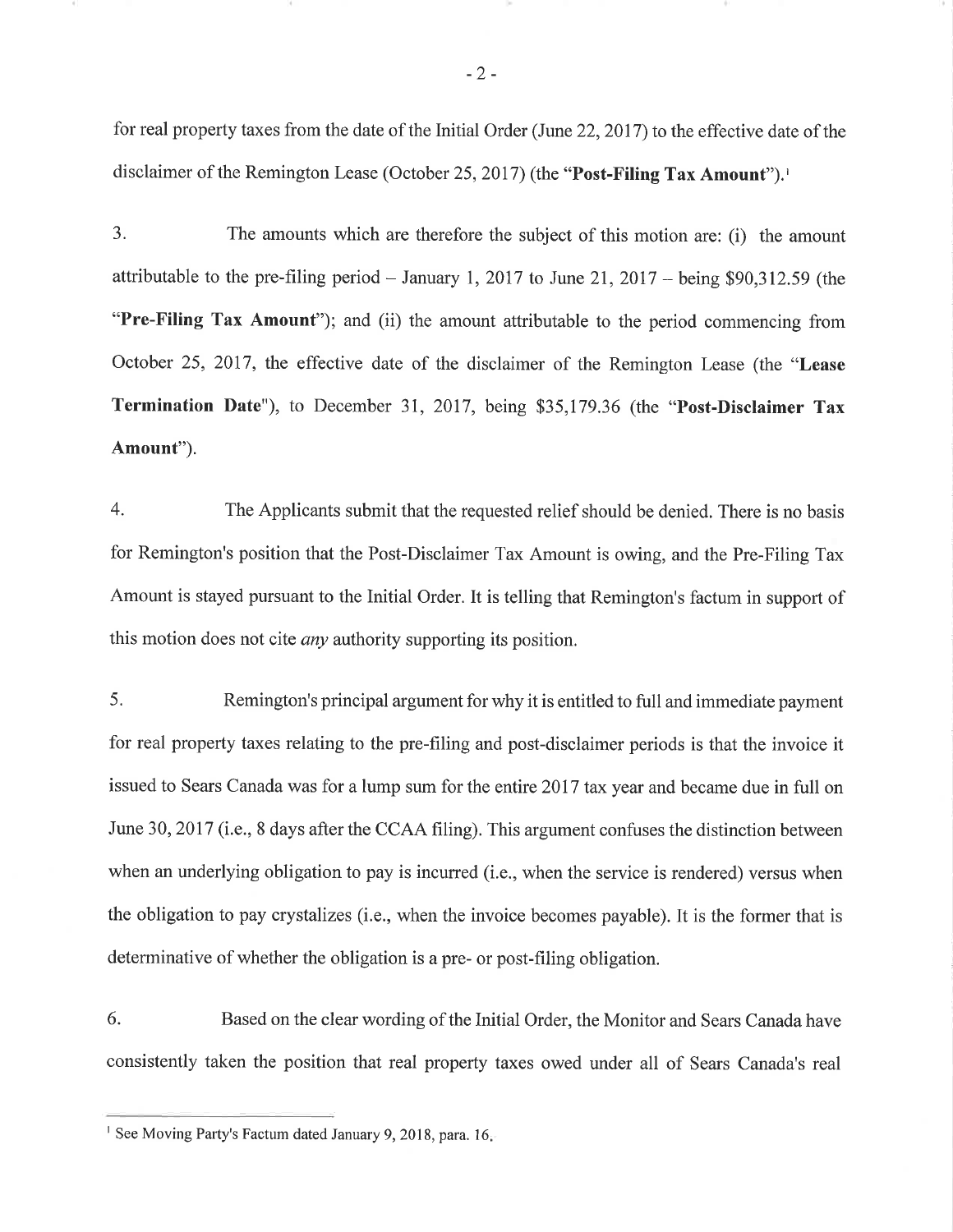property leases must be calculated on a *per diem basis* and paid from the date of the Initial Order to the effective date of the termination of the relevant lease, if applicable.

7. Adopting Remington's interpretation of what constitutes a post-filing obligation (namely, any amount that becomes due and payable after the filing date) would have far reaching implications for this and all other CCAA proceedings. Among other things, it would encourage creditors to strategically delay invoicing a distressed company until after the CCAA filing. so that their debt would be considered a post-filing obligation. It would also result in certain creditors being treated more favourably than others.

8. Remington's fairness argument - that it is in an unfair position vis-à-vis other landlords because it had no choice but to collect real property taxes annually - is a red herring, and is not supported by the facts. The uncontradicted evidence is that Sears Canada had negotiated a wide variety of lease arrangements with its landlords with respect to how and when property tax payments were made. Moreover, the Remington Lease itself does not mandate how Sears Canada is to pay real property taxes. There is no evidence on the record that Remington was forced to invoice Sears Canada annually for a lump sum amount, or that it could not have opted to invoice Sears Canada monthly if it preferred to do so.

9. The Applicants' position is supported by the Monitor.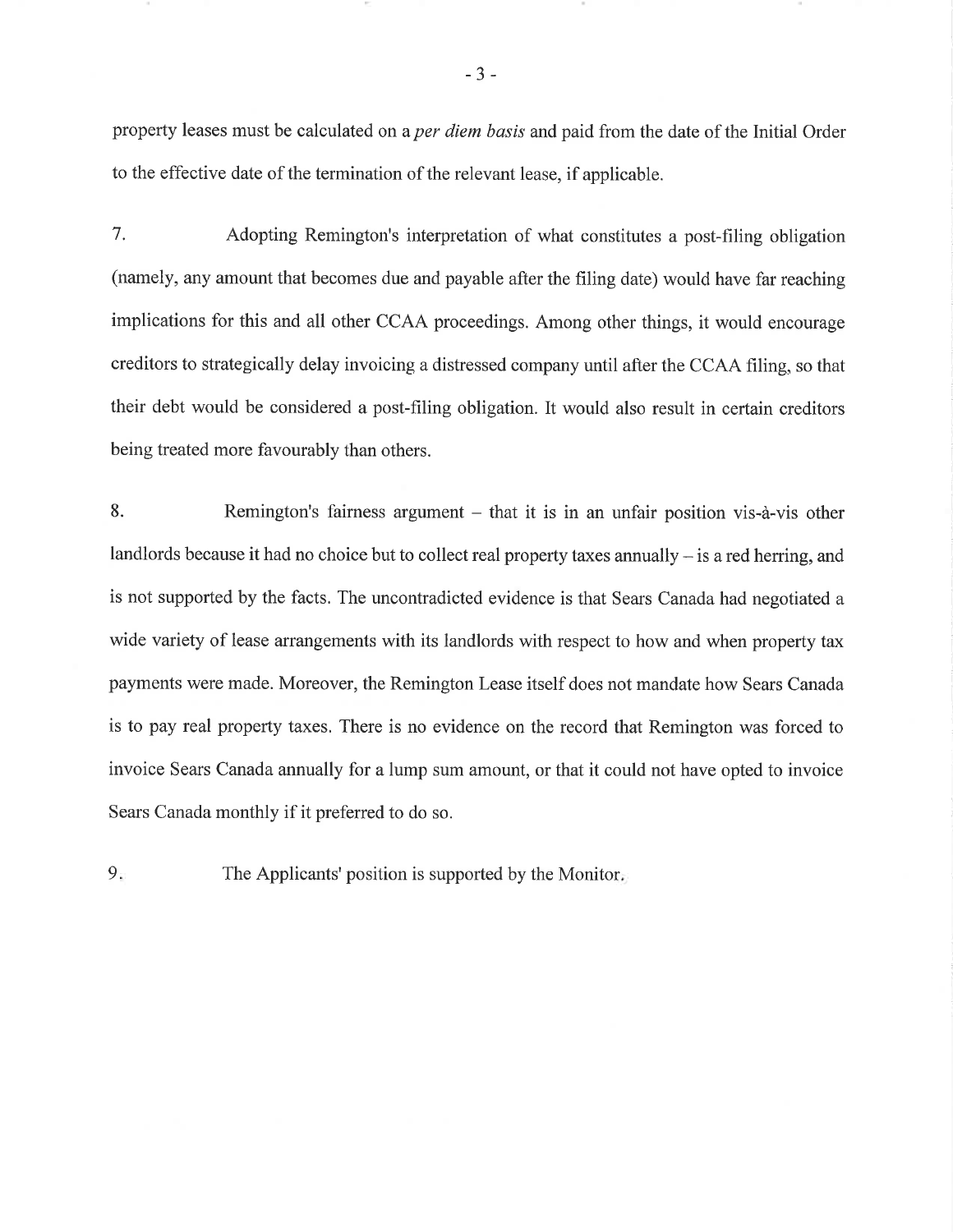## PART II - FACTS

10. The facts relevant to this responding factum are more fully set out in the Affidavit of Billy Wong sworn December 19, 2017 (the "Wong Affidavit").<sup>2</sup> Further details regarding these proceedings are contained in the prior affidavits of Billy Wong.<sup>3</sup>

# B. Payment of Post-Filing Real Property Taxes pursuant to the Initial Order

11. Paragraph 11 of the Initial Order provides, in part, that Sears Canada shall pay all amounts constituting rent or payable as rent under real property leases, including realty taxes, for the period commencing from and including the date of the Initial Order, in equal payments twicemonthly on the first and fifteenth day of each month.<sup>4</sup> In accordance with this provision, Sears Canada, with the concurrence of the Monitor, has made payments for real property taxes under its leases for the period from and after the date of the Initial Order, on a pro-rated basis.<sup>5</sup>

12. On July 13,2017, Remington sent Sears Canada an email enclosing an invoice dated June 21, 2017 (the "Invoice") in the amount of \$191,651.71 for the real property taxes owing by Sears Canada in connection with the Remington Lease for the full 2017 taxation year.<sup>6</sup>

 $-4-$ 

<sup>&</sup>lt;sup>2</sup> Affidavit of Billy Wong, sworn December 19, 2017 [Wong Affidavit], Responding Motion Record of the Applicants dated December 19, 2017 [Responding Motion Record].

<sup>&</sup>lt;sup>3</sup> See, in particular: Affidavit of Billy Wong, sworn on June 22, 2017; Affidavit of Billy Wong sworn July 5, 2017; and the Affidavit of Billy Wong, sworn July 12,2017.

<sup>&</sup>lt;sup>4</sup> Wong Affidavit, para. 4, referring to paragraph 11 of the Initial Order: Responding Motion Record, p. 2.

<sup>&</sup>lt;sup>5</sup> Wong Affidavit, para. 5: Responding Motion Record, p. 2.

<sup>&</sup>lt;sup>6</sup> Wong Affidavit, para. 6: Responding Motion Record, p. 2.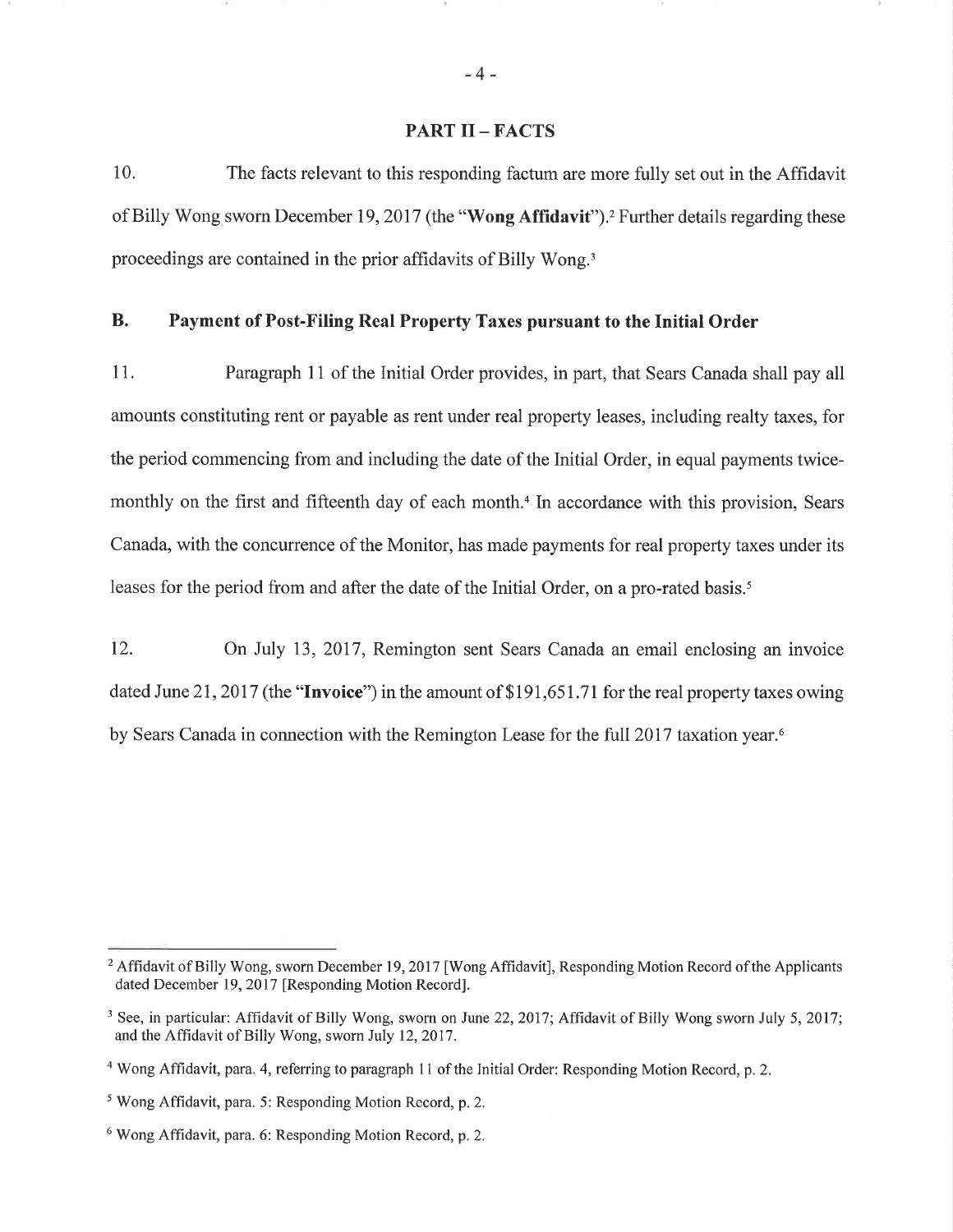13. On September 25,2017, Sears Canada issued a disclaimer notice to Remington providing that the Remington Lease would be disclaimed pursuant to the CCAA, effective on the Lease Termination Date (October 25, 2017).<sup>7</sup>

14. On November 20,2017, Sears Canada paid Remington the amount of 566,159.22, representing the Post-Filing Tax Amount (i.e., for the period from the date of the Initial Order to the Lease Termination Date). It is no longer disputed that Sears Canada has made this payment. The remaining amount properly owing to Remington under the Remington Lease is \$90,312.59, representing the Pre-Filing Tax Amount (i.e., for the period January 1, 2017 to June 21, 2017).<sup>8</sup> As discussed below, this is a claim that is stayed pursuant to the terms of the Initial Order.

15. Based on the Order requested in its factum, Remington also appears to be claiming that it is owed the Post-Disclaimer Tax Amount (i.e., for the period commencing from the Lease Termination Date to December 31,2017), but it does not make any specific references or arguments relating to this amount in its factum. The Applicants submit that the Post-Disclaimer Tax Amount cannot be payable, as the Remington Lease was no longer in effect after October 25, 2017.

# C. Variety of Lease Arrangements for Payment of Real Property Taxes

16. Sears Canada's arrangements with its former and current landlords vary with respect to when and how real property taxes are invoiced and the frequency with which they are paid. In some cases, landlords make payments to the taxation authority and invoice Sears Canada

 $= 5 =$ 

<sup>&</sup>lt;sup>7</sup> Wong Affidavit, para. 7: Responding Motion Record, pp. 2-3.

<sup>&</sup>lt;sup>8</sup> Wong Affidavit, para. 9: Responding Motion Record, p. 3.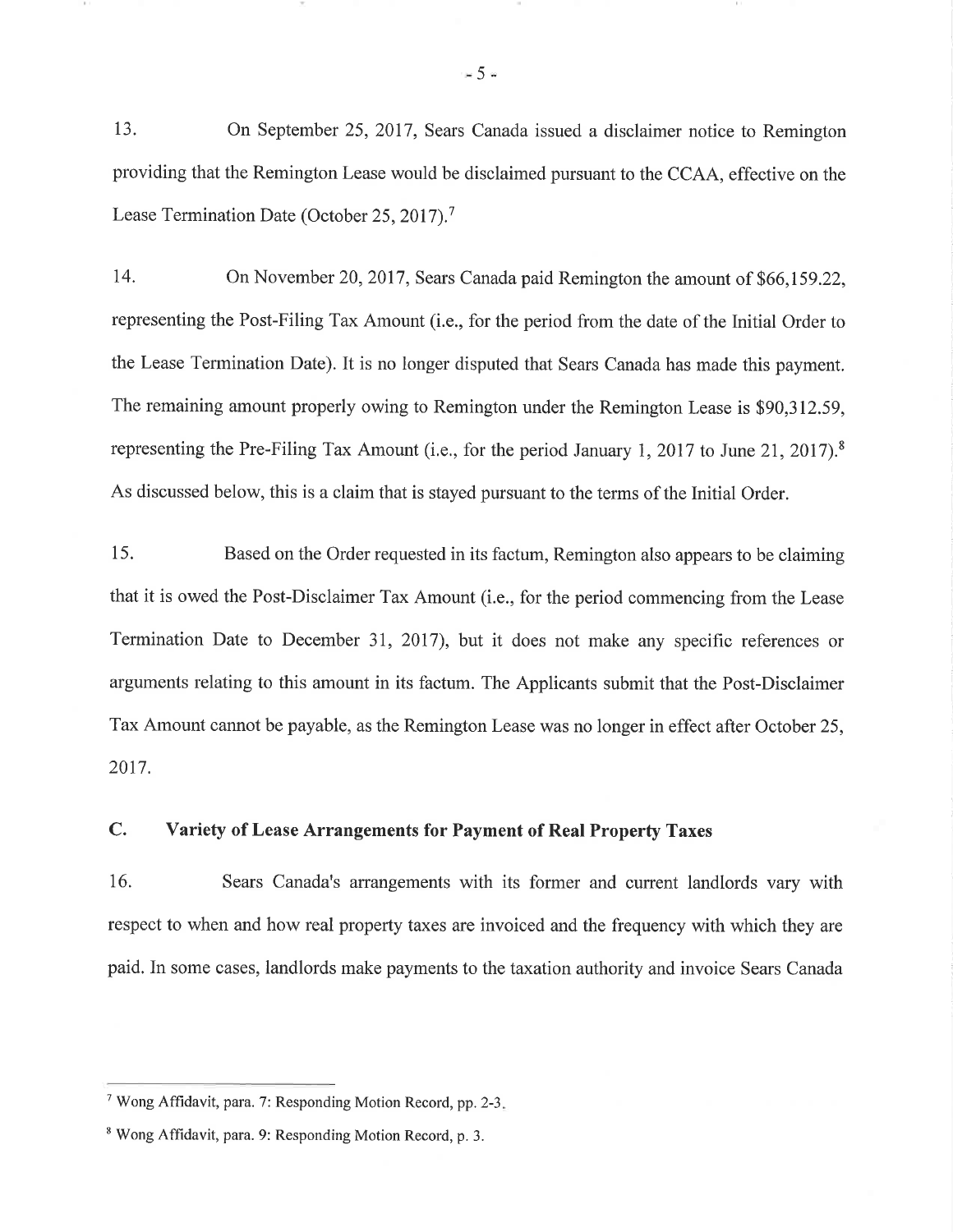for the applicable amount, while in other cases Sears Canadamakes the payments to the taxation authority directly.<sup>9</sup>

17. Prior to the CCAA filing, many landlords invoiced Sears Canada for realty tax payments on a monthly or quarterly basis, based on an estimate using the prior year's taxation assessment. A reconciliation was then done at the end of the taxation period. Other landlords invoiced Sears Canada annually.<sup>10</sup>

18. In practice, it is generally the landlords that choose in what increments and frequency they will invoice Sears Canada for the annual property tax amount owing on a particular lease (i.e., monthly, quarterly, annually or bi-annually)."

## D. The Remington Lease

19. The Remington Lease provides that Sears Canada will pay all real property taxes charged or assessed against the premises either to Remington (acting as agent for the taxing authority) or directly to the taxing authority.12 The Remington Lease does not prescribe how often the landlord is to invoice Sears Canada (i.e., monthly, annually, etc.), but it does contemplate the option that Sears Canada could pay the tax amounts owing to the landlord in equal monthly instalments based on Remington's estimate of taxes for the year, to be adjusted at year end.<sup>13</sup>

 $= 6 =$ 

 $9$  Wong Affidavit, para. 11: Responding Motion Record, p. 3.

<sup>&</sup>lt;sup>10</sup> Wong Affidavit, para. 13: Responding Motion Record, p. 4.

 $11$  Wong Affidavit, paras. 11-12: Responding Motion Record, p. 3-4.

<sup>&</sup>lt;sup>12</sup> Sections 8.1 and 8.9 of the Remington Lease, Exhibit "A" to the Affidavit of Randy Remington, sworn November 16, 2017 [Remington Affidavit]: Remington's Motion Record, pp. 27-28, 30. The premises governed by the Remington Lease formerly housed a Sears Canada Home Store.

<sup>&</sup>lt;sup>13</sup> Sections 8.9 of the Remington Affidavit: Remington's Motion Record, p. 30.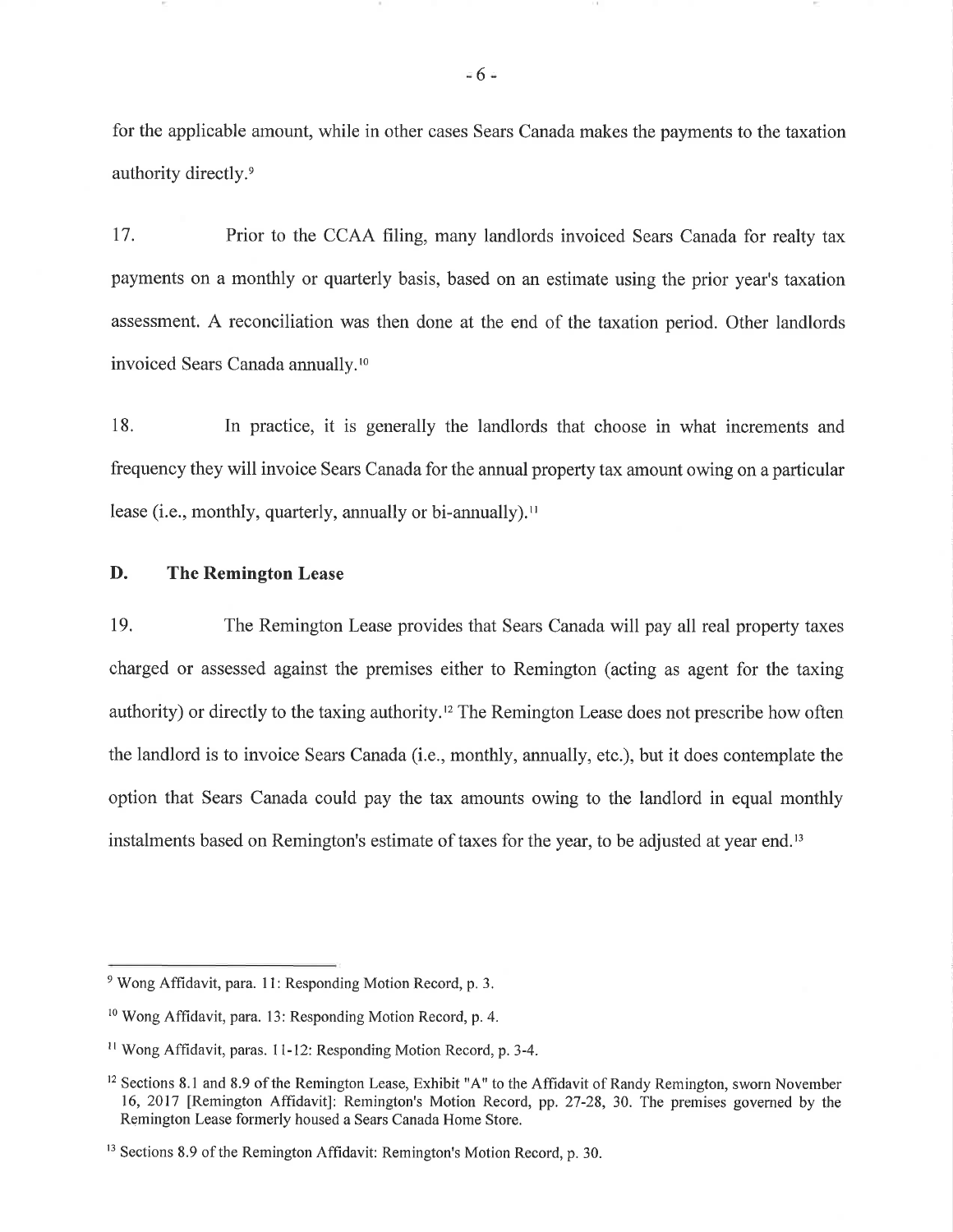20. The practice followed by Remington was to invoice Sears Canada annually for the real property taxes, following receipt of an invoice from the City of Calgary.<sup>14</sup>

21. In its factum, Remington baldly asserts that it "had no means of collecting property taxes from January to June 2017", without citing any evidence. The uncontradicted evidence set out in the Wong Affidavit is that it would have been open to Remington to invoice Sears Canada on a monthly basis for real property taxes, as many other landlords did.

## PART III - ISSUES AND THE LAW

22. The singular issue on this motion is whether Remington's claim for the Pre-Filing Tax Amount and the Post-Disclaimer Tax Amount constitute rent payable for the post-filing period pursuant to paragraph 11 of the Initial Order.

# A. Required Post-Filing Payments under the Initial Order

23. Pursuant to paragraph 9 of the Initial Order, Sears Canada is prohibited from making any payments of amounts owing by the Applicants to any of their creditors as of the date of the Initial Order, except as specifically permitted in the Initial Order.

24. Paragraph 11 requires Sears Canada to pay "all amounts constituting rent or payable as rent... for the period commencing from and including the date of this Order." On a plain reading of this provision, it is clear that the amounts payable as rent must be "for" the post-filing period in order to be required payments under paragraph 1 1.

<sup>&</sup>lt;sup>14</sup> Wong Affidavit, para. 15: Responding Motion Record, p. 4.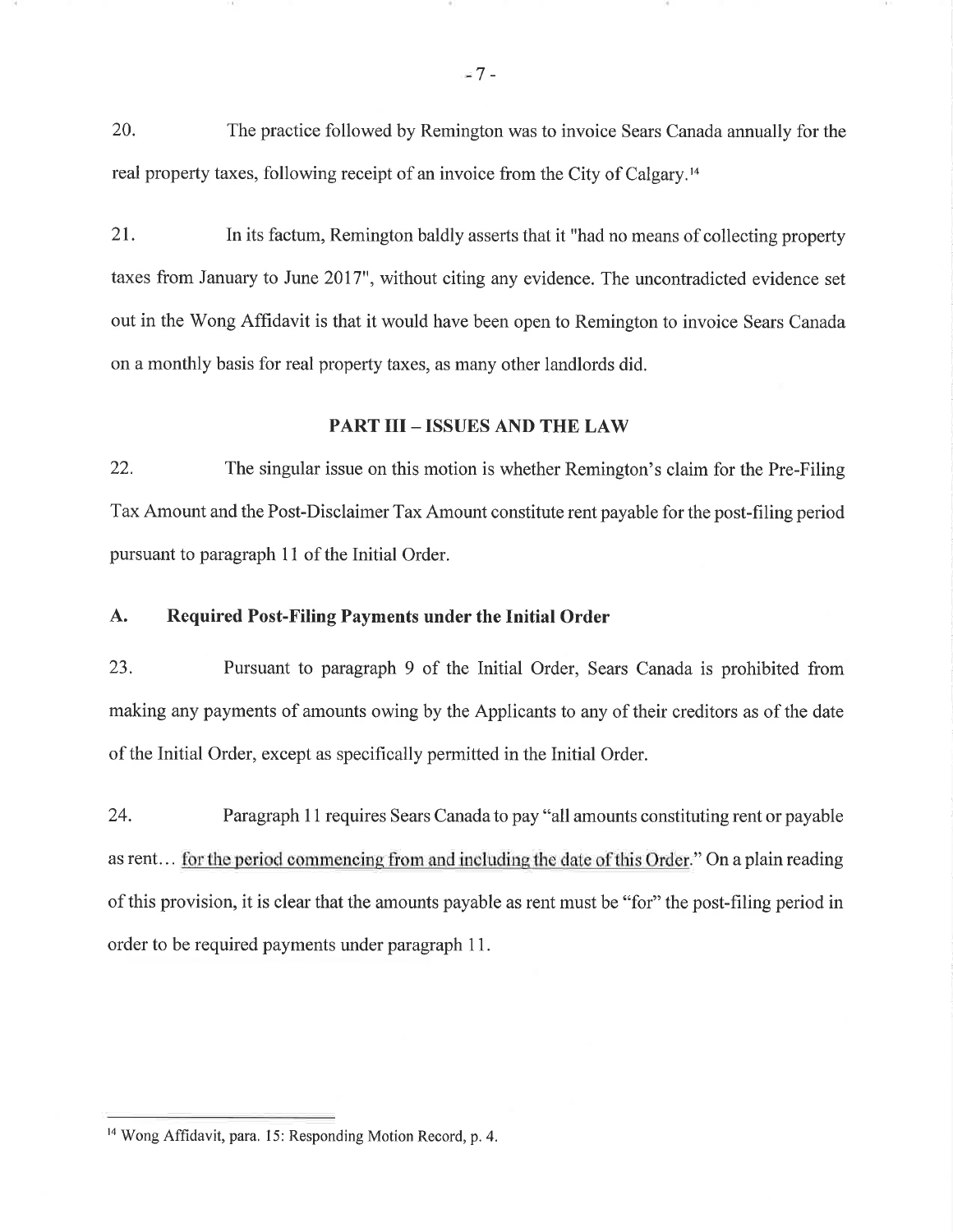25. The Pre-Filing Tax Amount cannot be properly characterized as an amount constituting rent "for the period commencing from and including the date of this Order." That amount squarely relates to the period preceding the date of the Initial Order.

# B. Obligations Incurred Before Filing Constitute Pre-Filing Claims

26. Remington claims that the entire amount it invoiced to Sears Canada for 2017 real property taxes is properly charucterized as a post-frling obligation based solely on the fact that the Invoice was due and payable in full on June 30,2017 (i.e., 8 days after the date of the Initial Order). This interpretation is inconsistent with the plain words of the Initial Order, as well as the case law.

27. Remington has not provided any explanation for why the due date on an invoice would alter the underlying nature of the payments to which the invoice relates. As described above, paragraph 11 of the Initial Order makes clear that the post-filing amounts payable as rent must be "for the period commencing from and including the date of this Order." There is nothing in paragraph 1 I that alters the crucial distinction between pre-filing and post-filing obligations, which is an important characteristic of every CCAA proceeding.

28. Contrary to Remington's position, as set out below, it is a recognized principle in insolvency law that whether a claim relates to the pre-filing or post-filing period depends on when the underlying obligation was incurred, not when the debt formally becomes due.

29. Section  $19(1)(b)$  of the CCAA supports the proposition that a debt payable postfiling will constitute a pre-filing claim if it arises from a pre-filing obligation. This section lists the claims that may be compromised in a CCAA proceeding:

19. (1) Subject to subsection (2), the only claims that may be dealt with by a compromise or arrangement in respect of a debtor company are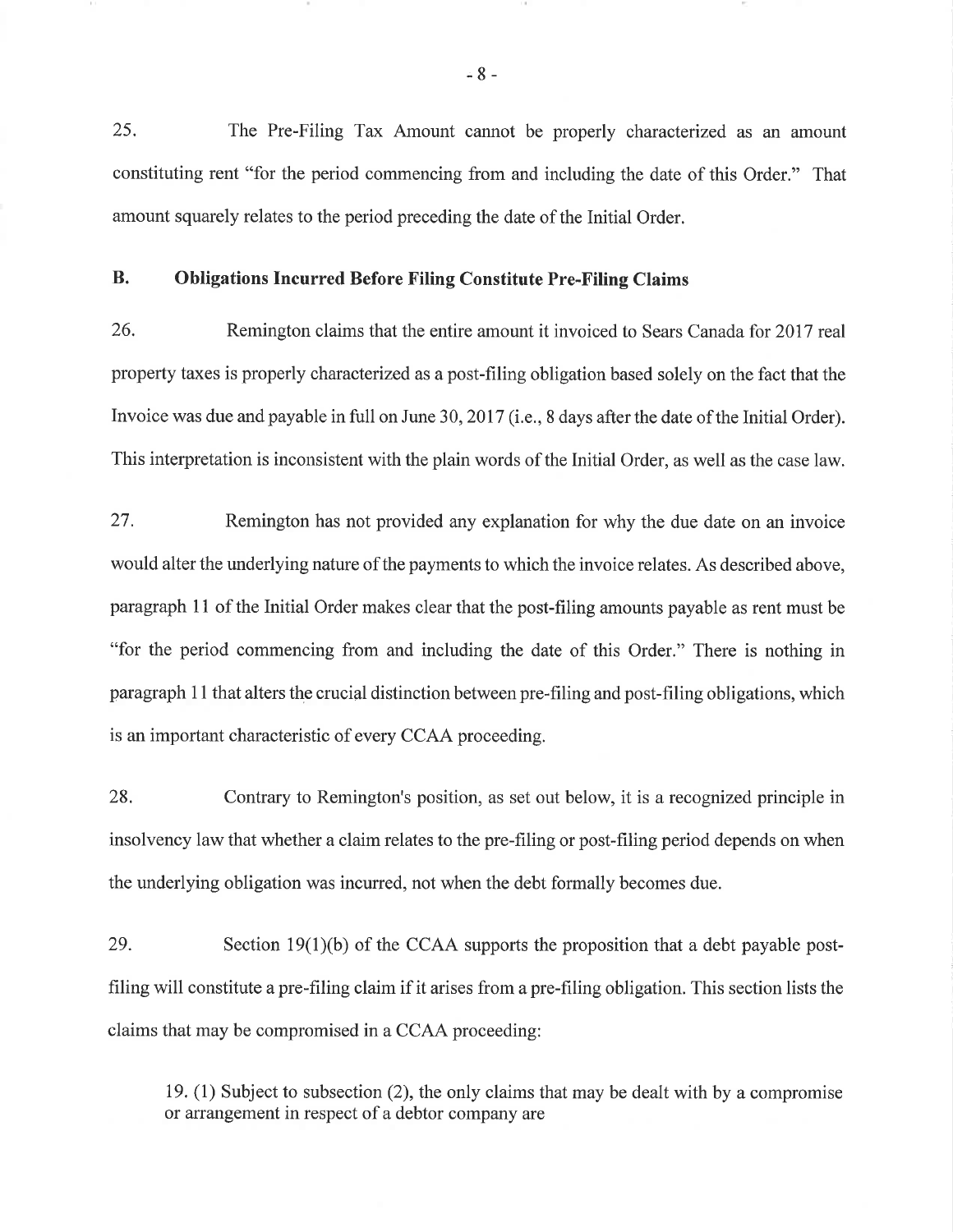(a) claims that relate to debts or liabilities, present or future, to which the company is subject on the earlier of

(i) the day on which proceedings commenced under this Act, and

(ii) if the company filed a notice of intention under section 50.4 of the Bankruptcy and Insolvency Act or commenced proceedings under this Act with the consent of inspectors referred to in section 116 of the Bankruptcy and Insolvency Act, the date of the initial bankruptcy event within the meaning of section 2 of that Act; and

(b) claims that relate to debts or liabilities, present or future, to which the company may become subject before the compromise or arrangement is sanctioned by reason of any obligation incurred by the company before the earlier of the days referred to in subparagraphs  $(a)(i)$  and  $(ii)$ . [emphasis added]

30. As a result, under section  $19(1)(b)$  of the CCAA, a debt that becomes due in the post-filing period may be compromised only if it is based on an obligation the debtor incurred during the pre-filing period.

<sup>3</sup>1. This principle has been confirmed by CCAA Courts. In both Nortel Networks Corp. and *Windsor Machine & Stamping Ltd.*, the Court considered an analogous issue in the context of severance payments.<sup>15</sup> Like real property taxes, severance payments are debts that crystallize (or become payable) at a fixed point in time, but relate to obligations incurred over the duration of a previous period.

32. In Nortel, Morawetz J. held that severance payments related to employment in the pre-filing period constituted pre-filing obligations, even though the severance payment only became due and payable post-filing. The determinative factor was not when the debt became due, but when the underlying obligation was incurred:

> The exact time of when the payment obligation crystallized is not, in my view, the determining factor... Rather, the key factor is whether the employee performed services after the date of the

<sup>&</sup>lt;sup>15</sup>Nortel Networks Corp, Re, [2009] O.J. No. 2558 [Nortel]; Windsor Machine & Stamping Ltd, Re, [2009] O.J. No. 3195 [Windsor].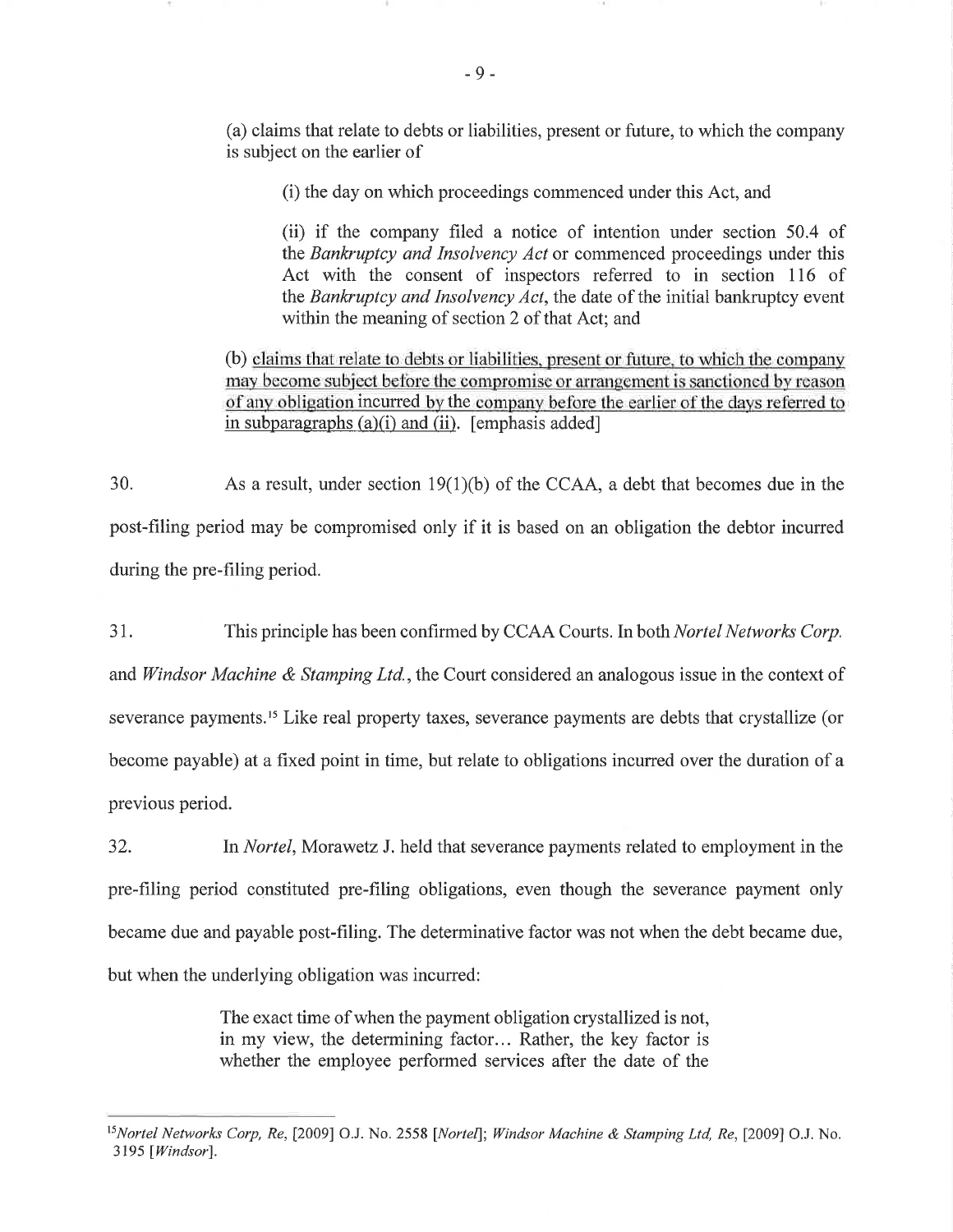Initial Order. If so, he is entitled to compensation benefits for such current service.<sup>16</sup>

33. This Court has also confirmed that when a lump sum debt crystallizes post-filing, the Court can divide the total debt into amounts attributable to services rendered pre-filing and services rendered post-filing, with different payment obligations attaching to each pro-rated portion. In *Windsor*, Morawetz J. concluded that where employees had provided both pre-filing and post-filing employment services to the debtor, the amount of severance payable as a post-filing claim could be pro-rated by duration of service. Severance pay attributable to pre-filing services constituted pre-filing claims and thus were stayed and subject to compromise. Incremental increases to severance pay resulting from post-filing services constitute payable post-filing claims.

34. Sears Canada's obligation to pay real property taxes arises from the Remington Lease, which was signed well before these CCAA proceedings were contemplated. The Pre-Filing Tax Amount claimed is attributable to Sears Canada's occupancy of the leased premises during the 2017 pre-filing period.

35. Additionally, Remington received the tax bill from the taxing authority and issued the Invoice to Sears prior to the filing date. $17$ 

36. Remington's decision to invoice Sears for the total 2017 real property taxes in <sup>a</sup> lump sum does not alter the nature of the underlying amounts  $-$  i.e., taxes attributable to the prefiling period, the post-filing period and the post-disclaimer period.

 $16$  Nortel at para 67.

<sup>&</sup>lt;sup>17</sup> Remington Affidavit, para. 6: Remington's Motion Record, p. 10.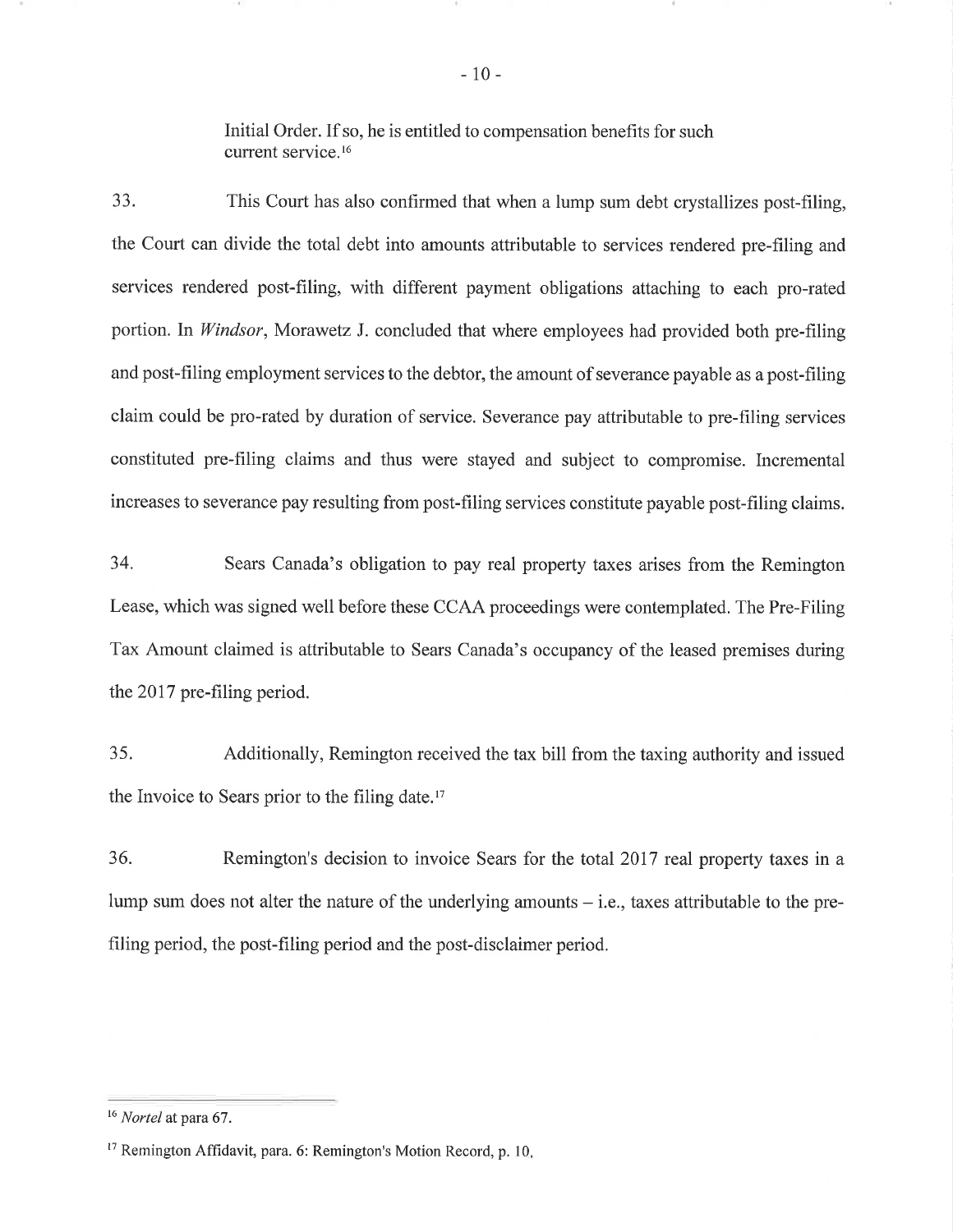37. Regardless of the due date on Remington's invoice, Sears incurred the obligation to pay the Pre-Filing Tax Amount prior to the CCAA filing date. Remington's invoice merely crystallized the payment obligation under the Remington Lease into an enforceable debt.

# C. No Entitlement to Real Property Taxes for the Post-Disclaimer Period

38. In its factum, Remington baldly asserts that it is entitled to payment for the "entire" 2017 property tax amount. However, Remington has not provided any legal basis or cogent argument for why it would be entitled to the Post-Disclaimer Tax Amount. Indeed, Remington's factum is completely silent on this point.

39. The Post-Disclaimer Tax Amount does not constitute "tent" or an amount "payable as rent" under paragraph 11 of the Initial Order, since it relates to the period after which the Remington Lease was disclaimed.

40. Under the Remington Lease, Sears Canada was obligated to pay real property taxes for the leased premises during the term of the lease. Subsequent to the disclaimer of the Remington Lease, such payment obligations ceased to exist. As a result, Sears Canada simply has no obligation whatsoever with respect to the Post-Disclaimer Tax Amount.

D. No Unfairness to Remington

41. Remington's argument that it is in an unfair position vis-à-vis other landlords because it had no choice but to collect real property taxes annually has no support in the record. The uncontradicted evidence is that Sears Canada was open to negotiating a wide variety of lease arrangements with its landlords with respect to how and when property tax payments were made.

42. The Remington Lease itself does not mandate how Sears Canada is to pay real property taxes. There is no evidence that Remington was forced to invoice Sears Canada annually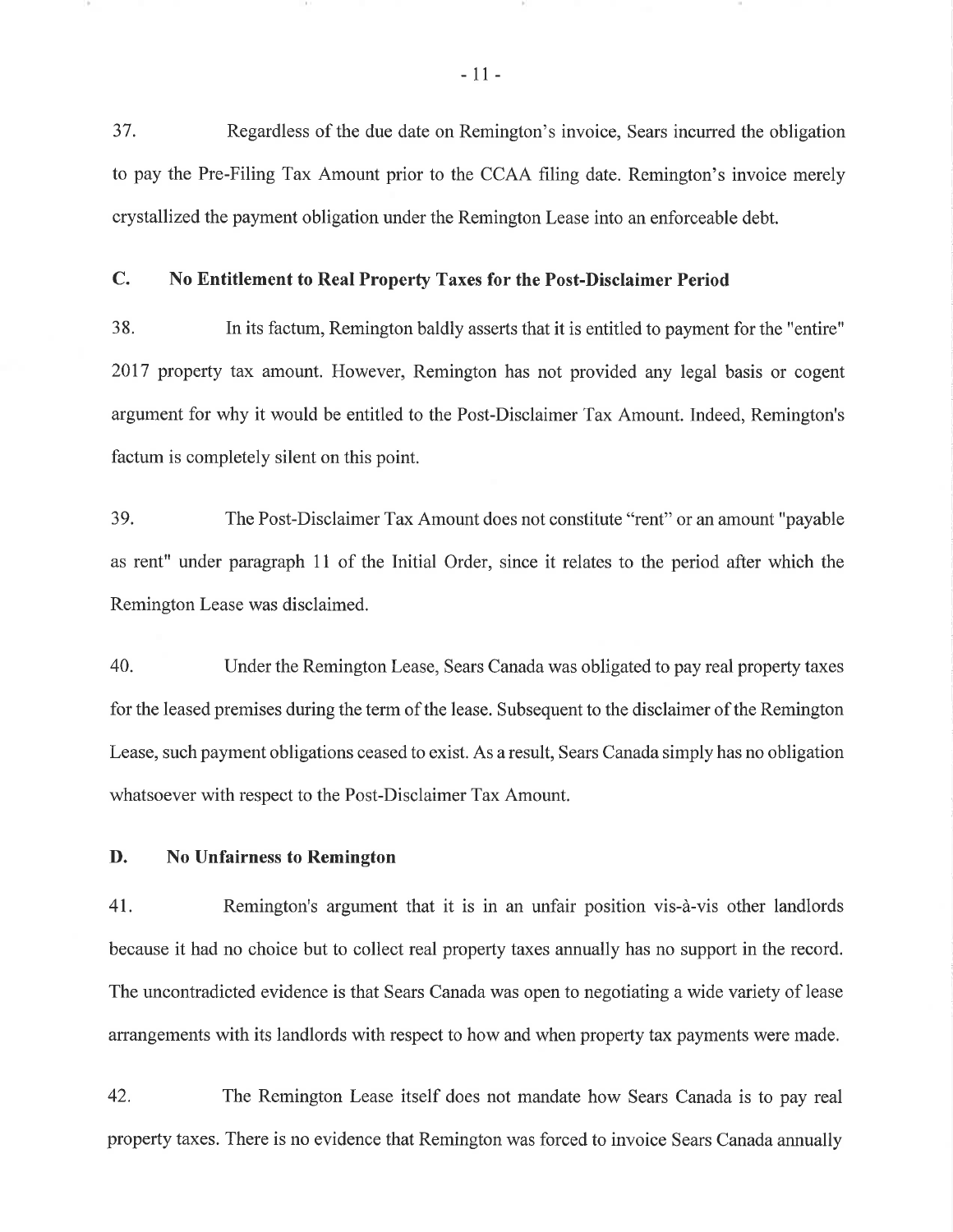for a lump sum amount, or that it could not have opted to invoice Sears Canada monthly if it preferred to do so.

43. To the contrary, what Remington seeks in the present motion is to be treated more favourably than other unsecured creditors who are owed pre-filing amounts by the Applicants. Sears Canada and the Monitor have taken a consistent approach with respect to the calculation of real property taxes and other amounts owing which relate to services rendered or obligations incurred prior to the Initial Order. It would be inappropriate and unfair to the Applicants' other creditors to treat Remington's debt any differently.

## E. Monitor Supports the Applicants

44. The Monitor has expressed its view that Remington is not entitled to payment for real property taxes that relate to the Pre-Filing Tax Amount and Post-Disclaimer Tax Amount. Based on the reasons provided herein and in the Monitor's Eleventh Report, the Monitor supports the Applicants' position on this motion.<sup>18</sup>

#### PART IV – NATURE OF THE ORDER SOUGHT

45. For all of the reasons above, the Applicants submit that this Honourable Court should refuse to grant the relief sought by Remington in its motion.

## ALL OF WHICH IS RESPECTFULLY SUBMITTED:

**OSler, Hoskin & Harcourt LLP** 

<sup>&</sup>lt;sup>18</sup> Wong Affidavit, para. 17; Eleventh Report of the Monitor dated January 15, 2018, paras 78-86.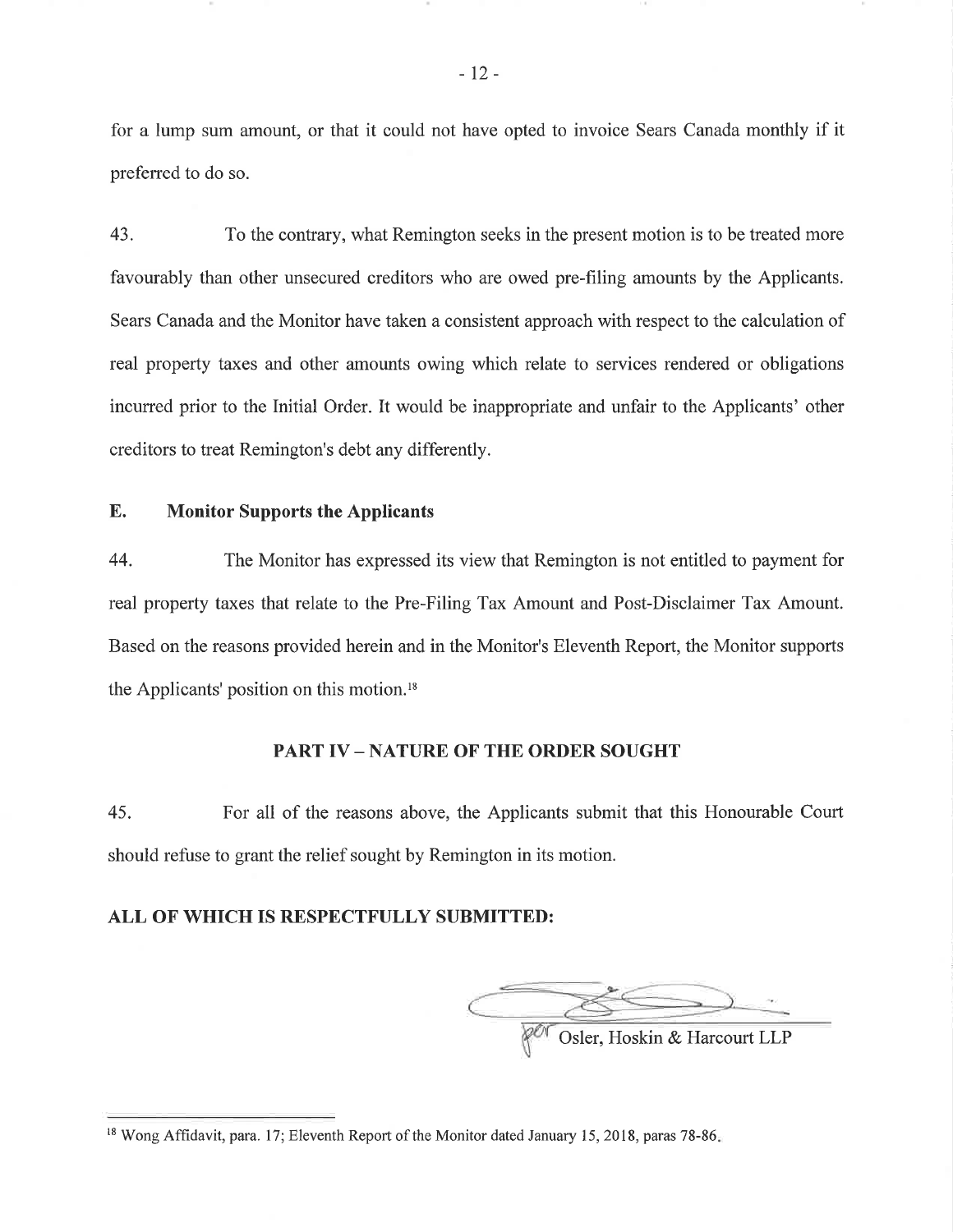# Schedule "A"

# LIST OF AUTHORITIES

# Case Law

 $\sim$ 

Nortel Networks Corp, Re, [2009] O.J. No. 2558  $1_{\pm}$ 

 $\sim$ 

Windsor Machine & Stamping Ltd, Re, [2009] O.J. No. 3195  $2.3$ 

 $\sim$ 

 $\sim$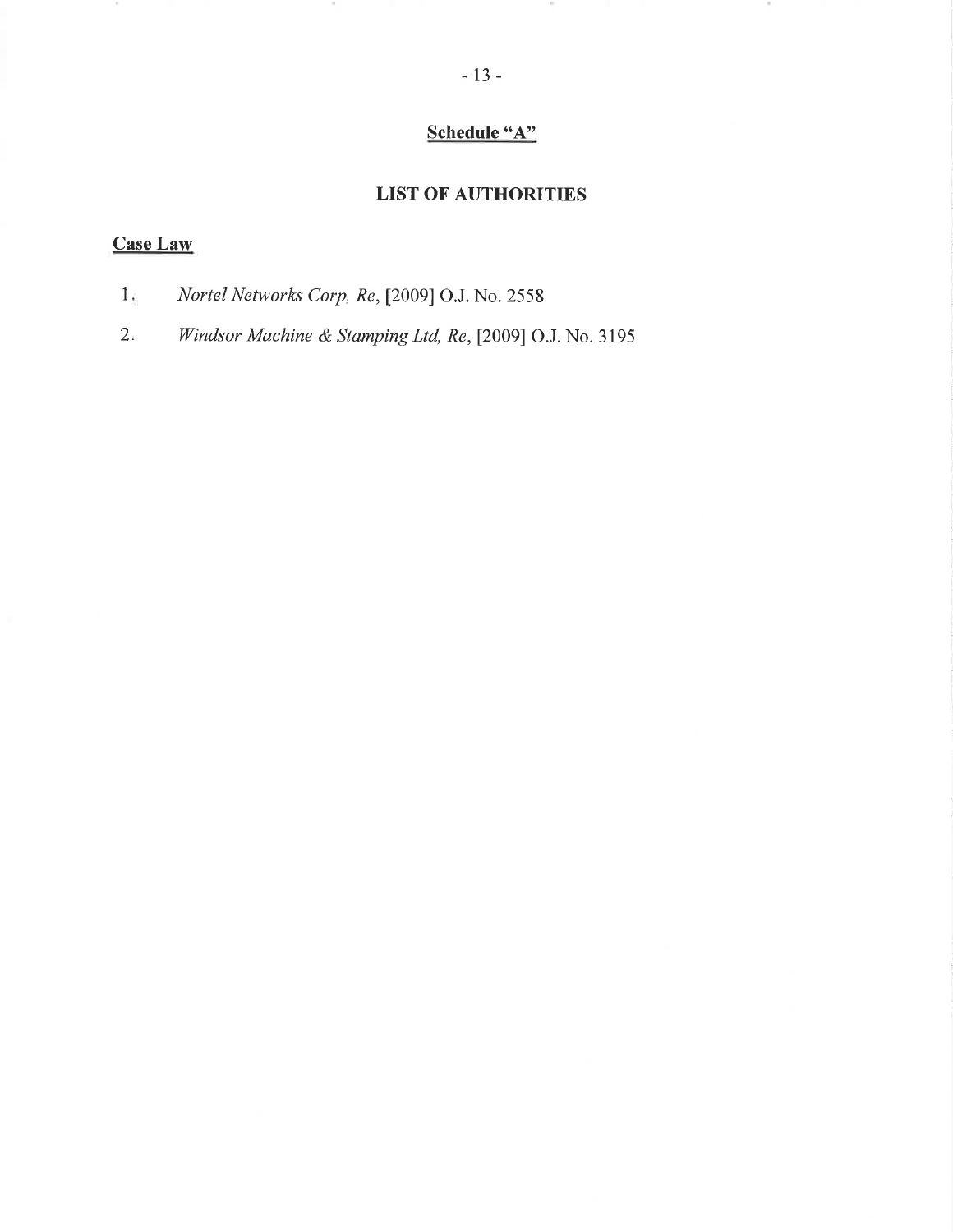## Schedule "B"

### COMPANIES' CREDITORS ARRANGEMENT ACT

#### R.S.C. 1985, c. C-36, as amended

l9 (1) Subject to subsection (2), the only claims that may be dealt with by a compromise or arrangement in respect of a debtor company are

(a) claims that relate to debts or liabilities, present or future, to which the company is subject on the earlier of

(i) the day on which proceedings commenced under this Act, and

(ii) if the company filed a notice of intention under section 50.4 of the Bankruptcy and Insolvency Act or commenced proceedings under this Act with the consent of inspectors referred to in section 116 of the Bankruptcy and Insolvency Act, the date of the initial bankruptcy event within the meaning of section 2 of that Act; and

(b) claims that relate to debts or liabilities, present or future, to which the company may become subject before the compromise or arrangement is sanctioned by reason of any obligation incurred by the company before the earlier of the days referred to in subparagraphs (a)(i) and (ii).